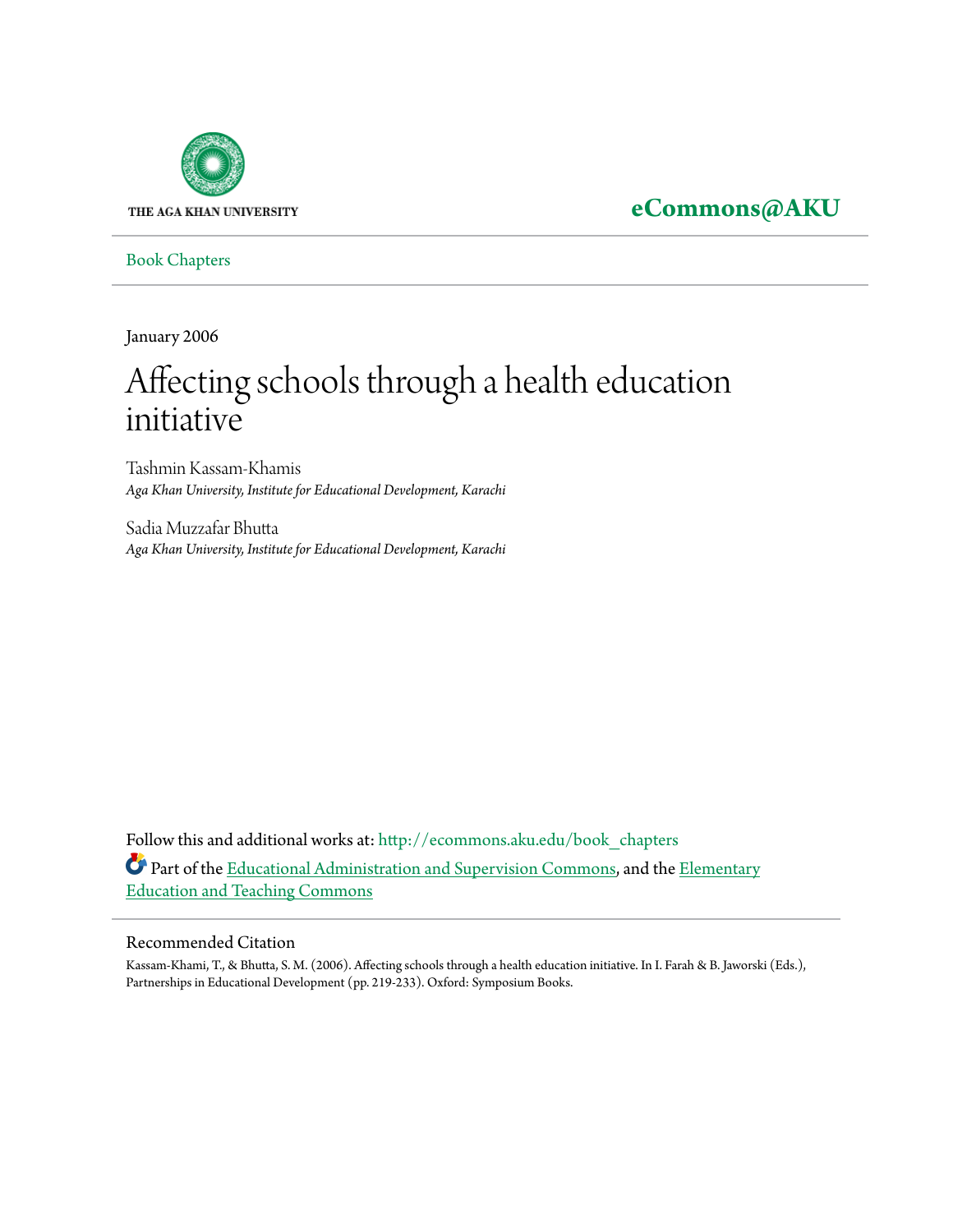CHAPTER 14

# **Affecting Schools through a Health Education Initiative**

# **TASHMIN KASSAM-KHAMIS & SADIA MUZZAFAR BHUTTA**

# **Introduction**

Health is inextricably linked to educational achievements, quality of life, and economic productivity. By acquiring health-related knowledge, values, skills and practices, children can be empowered to pursue a healthy life and to work as agents of change for the health of their communities. (Dr Hiroshi Nakajima, Director General WHO, 1997; see Nakajima, 1997)

Since the 1950s it was acknowledged that to learn effectively children need good health (WHO Expert Committee on School Health Services, 1950). Research shows that malnutrition as well as parasitic and other infections in primary school age children cause low school enrolment, high absenteeism, early drop-out and poor performance (Pollitt, 1990; Levinger 1994). When health is defined more broadly as a state of complete physical, mental and social well-being rather than merely the absence of disease (WHO, 1978), the health benefits of education are easily established. School has a direct effect on the self-esteem and health of its staff and students (Hopkins, 1987; Sammons, Hillman & Mortimore, 1994). This positive effect is particularly significant for girls who as future mothers are more likely to seek prenatal care earlier, give birth to healthier babies and bring them home to healthier environments. In fact, the single most important determinant of a child's health is believed to be its mother's level of education (Das Gupta, 1990; Arya & Devi, 1991). For example, mothers who have attended even one year of schooling are more likely to have their children immunized (WHO, 1996).

The evidence of the close relationship between health and education supports the drive for promoting health in schools to combine the goals of 'Health for All' and 'Education for All' through the Global School Health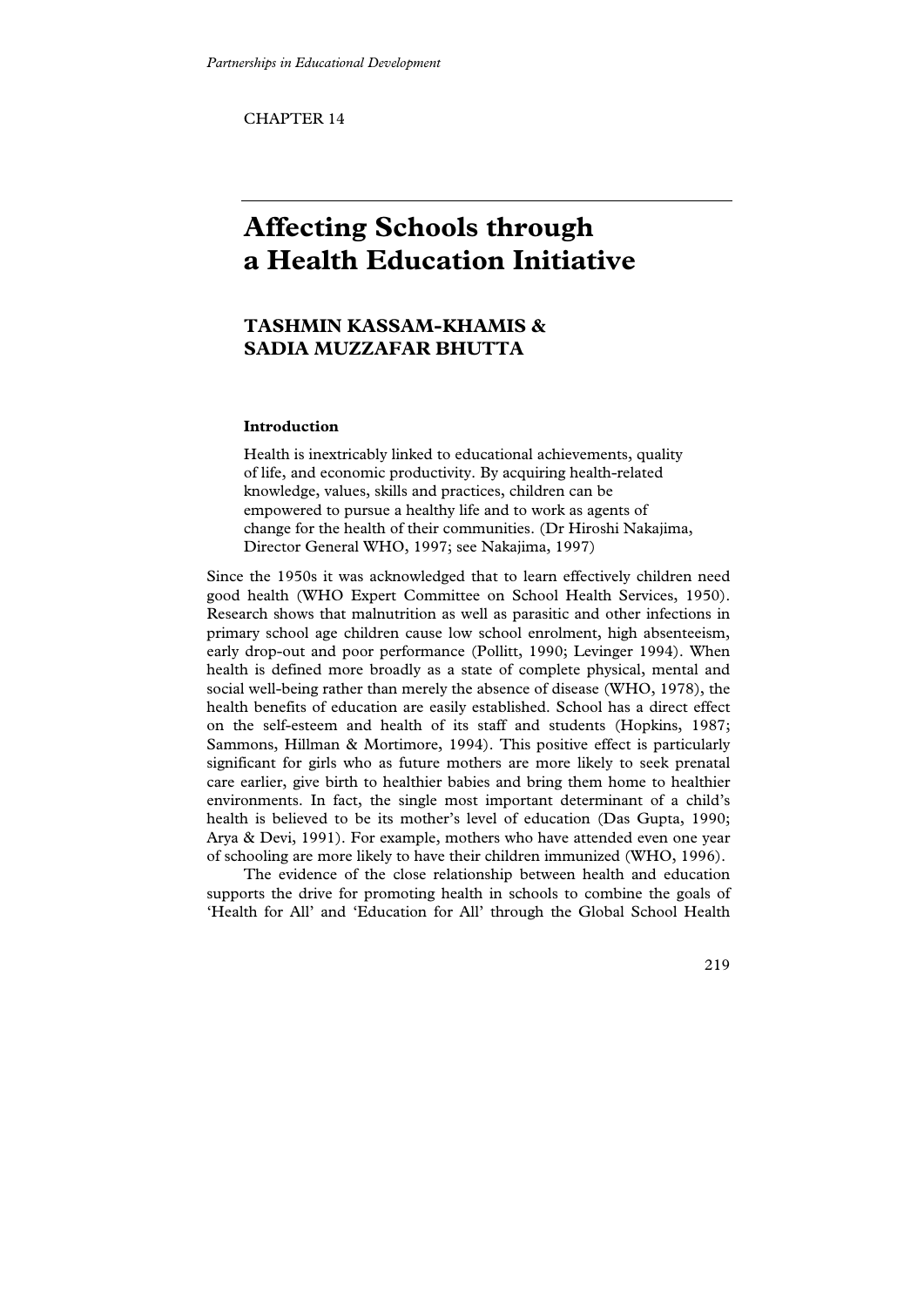Initiative (WHO, 1996). This initiative for Comprehensive School Health Promotion integrates three areas in the school, which usually work separately, into one health programme, namely the school environment, school health education and school health services, hence the term 'comprehensive' (WHO, 1996, 1997).

In 1997, the Institute for Educational Development at the Aga Khan University (AKU-IED) conducted a study to identify the need for school health programmes in Pakistan (Hawes & Khamis, 1997). This concluded that while the education policy of Pakistan identifies health and physical education as a part of primary schooling, it is only attended to in a token way; school staff and parents desired health promotion as a necessary part of their children's education and confirmed that not enough was done in the schools in this regard. In 1998, as a follow-up of the needs analysis, AKU-IED, in partnership with Save the Children (UK) and the Child-to-Child Trust (UK), began an action research project entitled, 'Health Action Schools' to develop prototypes or models of health promoting schools in Pakistan. This chapter will focus on the effects of teachers' training in health education, and children's participation in promoting health, on the school and its community.

# **Health Action Schools in Pakistan: an overview**

Some 40 schools were initially visited as potential pilot health action schools and five were selected using the following criteria:

- 1. School Head and or the Principal expressed interest and enthusiasm to try out the project.
- 2. Teachers and students wished to take on the programme.
- 3. Schools represented different socio-economic and educational contexts.
- 4. Schools were within reasonable reach of the AKU-IED (within an hour by car).
- 5. Schools were willing to interact with each other when possible to share ideas and act as a support to each other.

The selected pilot schools consisted of three schools of low socio-economic status, one of high socio-economic status and one of middle socio-economic status. Three of these schools were mixed and there was one boys' school and one girls' school.

The implementers of the health action programme were the schools themselves, initially through the teachers. AKU-IED inputs into schools were confined to teacher development through training, monitoring and the distribution of resource materials for lesson planning and teaching. No additional textbooks, audio-visual materials or other costly financial inputs were given to the school as this would endanger the possibilities of sustainability in schools with limited resources.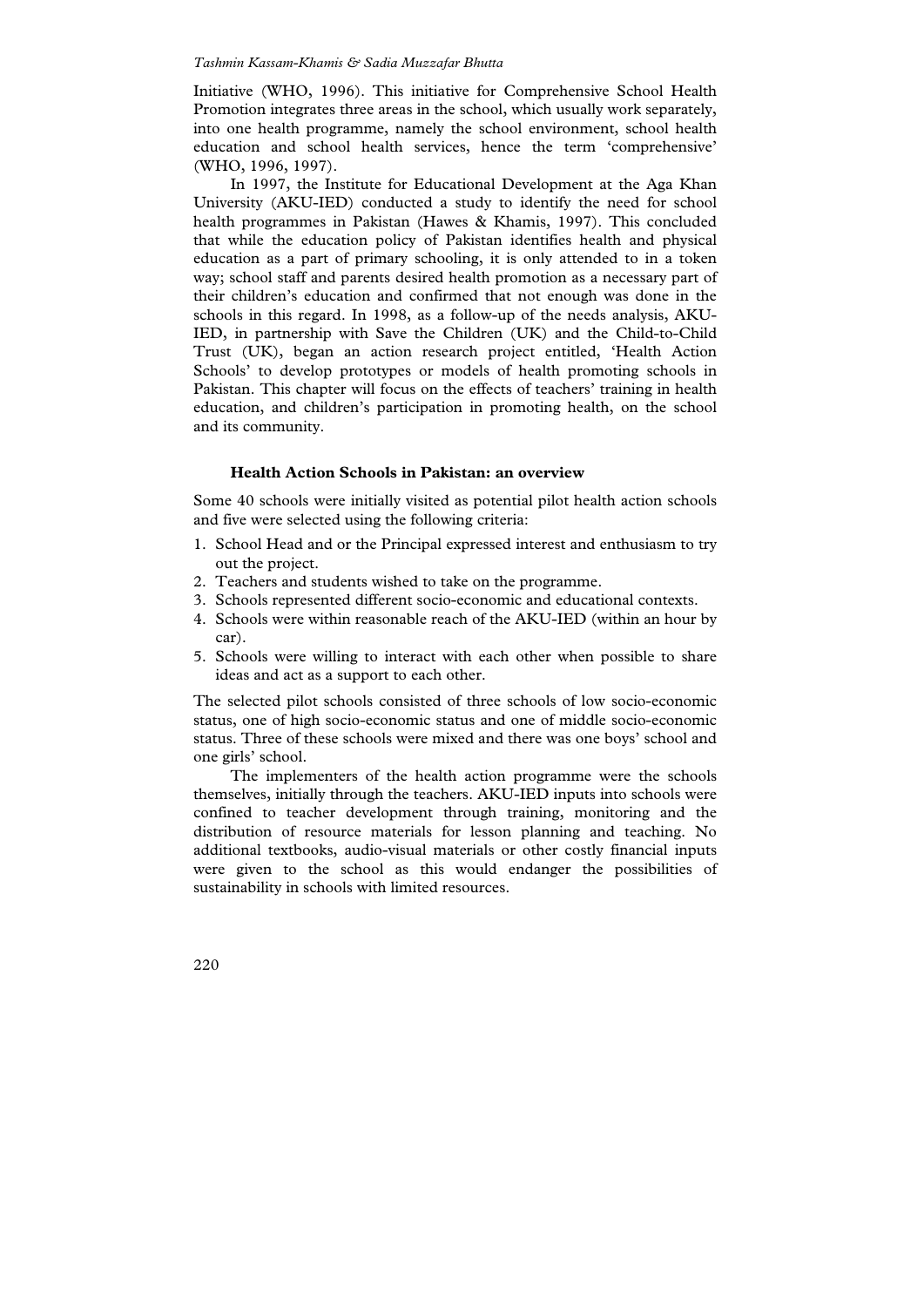Each school appointed a health co-ordinator, from amongst the teachers, to manage the programme and committed to 30 health education lessons per year (or 10 lessons per term over 3 terms) taught either as a separate weekly subject or through finding time within other carrier subjects, for example, Science, Social Studies or Language. Thus on average at least one health lesson was taught each week. Moreover, each school designed and implemented its own 'School Health Action Plan' (SHAP) based on local health priorities and needs of the children. In the SHAP teachers identified an overarching health theme for each term under which health education topics were identified. For example, in one school under the theme Hygiene, topics on oral health, safe stools and food hygiene were taught for lower primary, middle primary and upper primary classes respectively. In addition co-curricular and environmental activities were defined to promote health beyond the school to the community. For example, under the Hygiene theme the term activity in one school was a Neighbourhood Cleanliness Campaign or a drama for the community on Safe Clean Water. Therefore, the initiative incorporated health education within the timetable and management structures of the schools without requiring significant reorganization of teaching time or syllabus coverage.

The method used to teach health was different from what teachers were used to in other subjects. It required teachers to teach a health topic over a sequence of activities or series of steps that linked learning in school with action at home. This helped children think and make decisions about health and encourages teachers to promote understanding and life skills on health issues. The particular approach to teaching health introduced in the five health action schools was the *Child-to-Child approach* (see Figure 7).

This approach promotes the following principles (Bailey et al, 1992):

- 1. Children's participation in their learning is crucial.
- 2. To link what children learn now with what they do now.
- 3. To link what children do in class with what they do in the community.
- 4. Health Education is not taught in one lesson and then forgotten but is learnt and developed over a longer period of time.
- 5. Health Knowledge is translated into Health Action.
- 6. Children can become health promoters in their communities.

Teacher training was the first step in the implementation of the Health Action Schools (HAS) pilot schools. Teachers were first exposed to the six step approach during the introductory Child-to-Child training which usually lasted two-three days. In a series of training sessions with support follow-up in school, the six step approach was translated into a 'topic' or unit plan in order for teachers to plan a sequence of activities on one health topic so that a minimum of four lessons (approximately 40 minutes each), with homework in between, were spent on each health topic. This was intended to help teachers move away from the idea that a health topic can be taught in one lesson. Teachers set KNOW (knowledge), DO (behaviour and action) and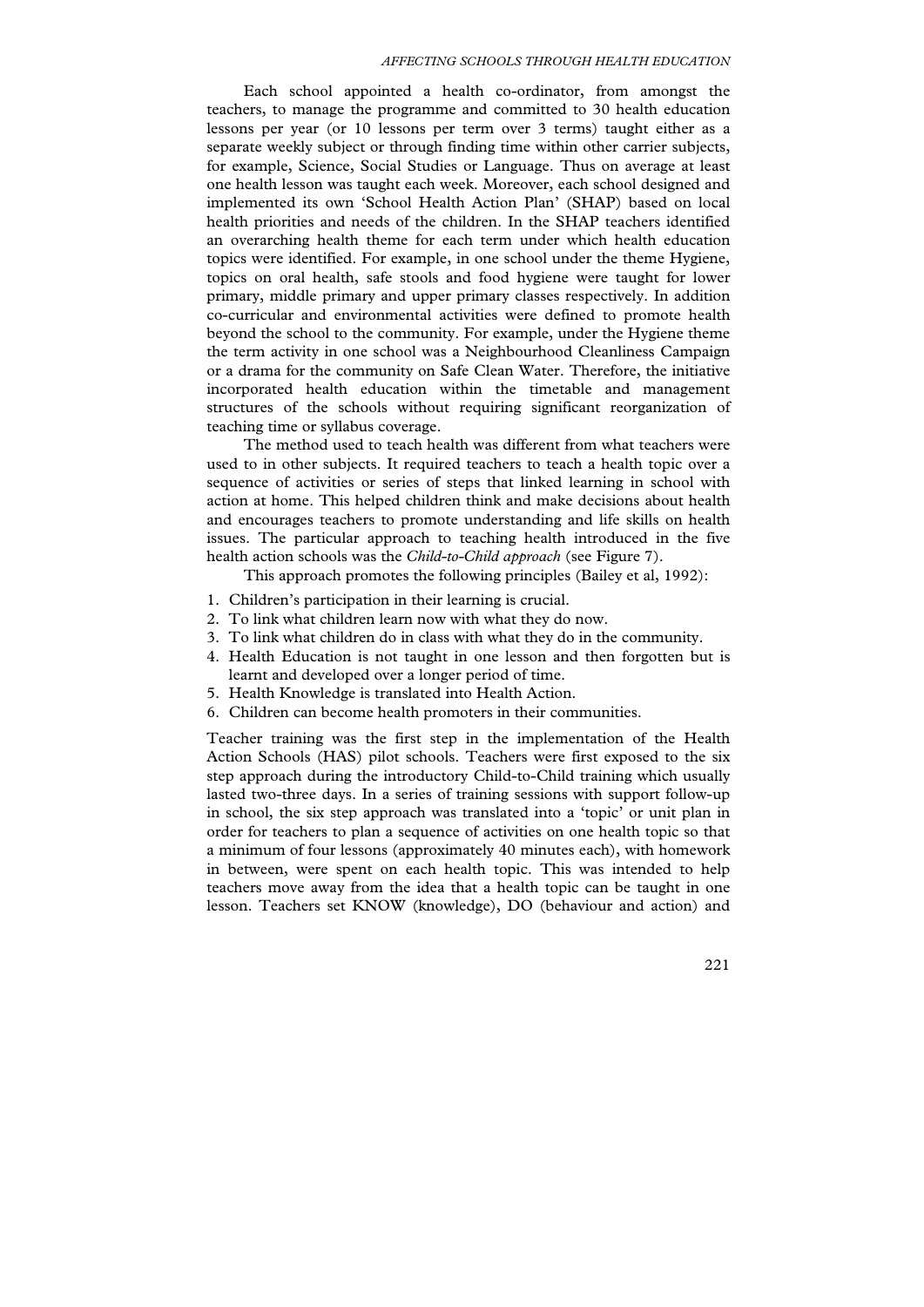FEEL (attitudes and life skills) objectives. This enabled children to go beyond knowledge to taking action and changing behaviour. Teachers then planned a lesson or homework on each step.



Figure 7. The Child-to-Child approach.

Our experience in Pakistan (Khamis, 2000) suggests that the Child-to-Child approach has helped teachers to:

- Promote more children's participation in the classroom.
- Use active child centred methods in order to promote understanding.
- Be more outward looking in their teaching by linking learning in the classroom with experiences at home.
- Move away from teaching health in one lesson to planning a series of lessons on one health topic.

We have also found that health education helps teachers improve their teaching methods, *even in subjects other than health*. It appears that as health is personal and related to daily living, teachers find it easier to teach health in a child centred way, involving children in their learning and relating health to life at home. Once they have gained confidence by trying out the new teaching methods in health they are able to use the same methods to teach other subjects. The following sections in this chapter will describe in more detail how health education has worked as a lever of change and the factors that have led to this success.

# **Health Education: a vehicle to school improvement**

Success in health education proved to be a step towards school improvement. This section will discuss the impact of the health programme on teachers and children.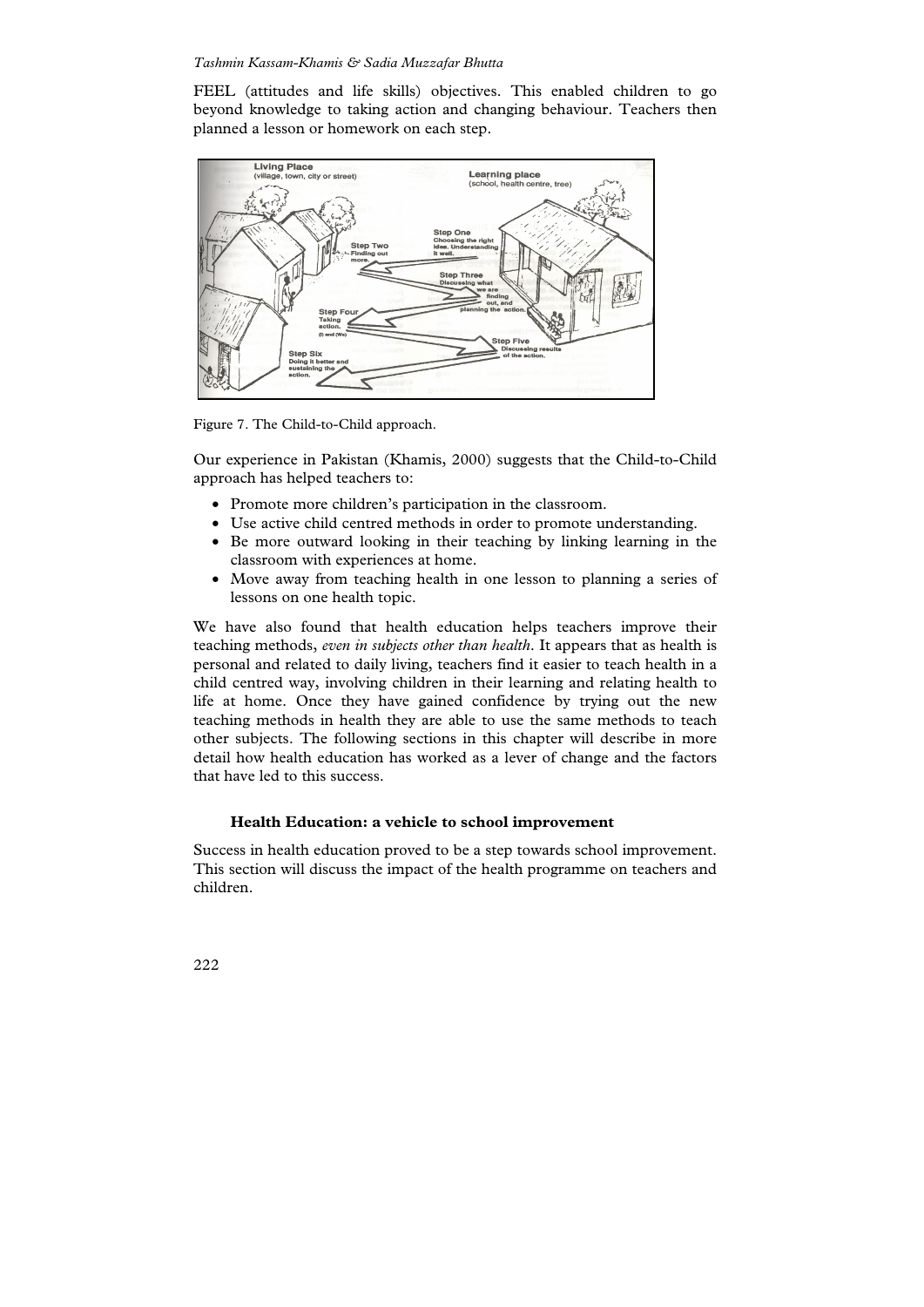Children learn and have fun at the same time when we teach health. More children come to school on the day when health is taught. (Head Teacher, Government School)

# *Impact on Teachers*

In the beginning of the project it was observed that in most of the pilot schools teachers were inclined to use rote learning in the classroom. Lesson planning, children's involvement in the teaching/learning processes and talking about their teaching practices were rather alien, especially to teachers in government schools. Through workshops, school follow-up and lesson observations, teachers became more open to discussing their practices, sharing experiences and asking critical questions to improve their own practices. There was evidence of teachers not only using active methods like storytelling, pictures and puppet shows in their health lessons but also when teaching other subjects.

I learnt how to tell stories by story mapping in the health sessions ... but now I use story-telling strategies in other subjects too. (A Private School Teacher)

This is the first time I have used puppets in my teaching over the last eight years and the children really enjoyed it. They were all listening. (A Government School Teacher)

When asked why they chose to teach health education teachers responded that they saw benefits in the programme for themselves and their own families as well as for the children they teach (Carnegie & Kassam-Khamis, 2002).

I have been inspired to be meeting a need of children. That's why I teach health – to create an awareness in children on how to care. I have also learnt more about health which benefits my own children and family and neighbourhoods this also motivates me. For example, I can now give First Aid to my own children or to others in the school, even if the nurse is not around.

I had never imagined children can do so much, making toys for younger children. I was surprised by how children were able to make poems on health issues. The children amazed me – how much data they would collect from surveys. I thought they would only collect information from their families, others would not give them but the children received a positive feedback from the community. The response has been positive from everyone so the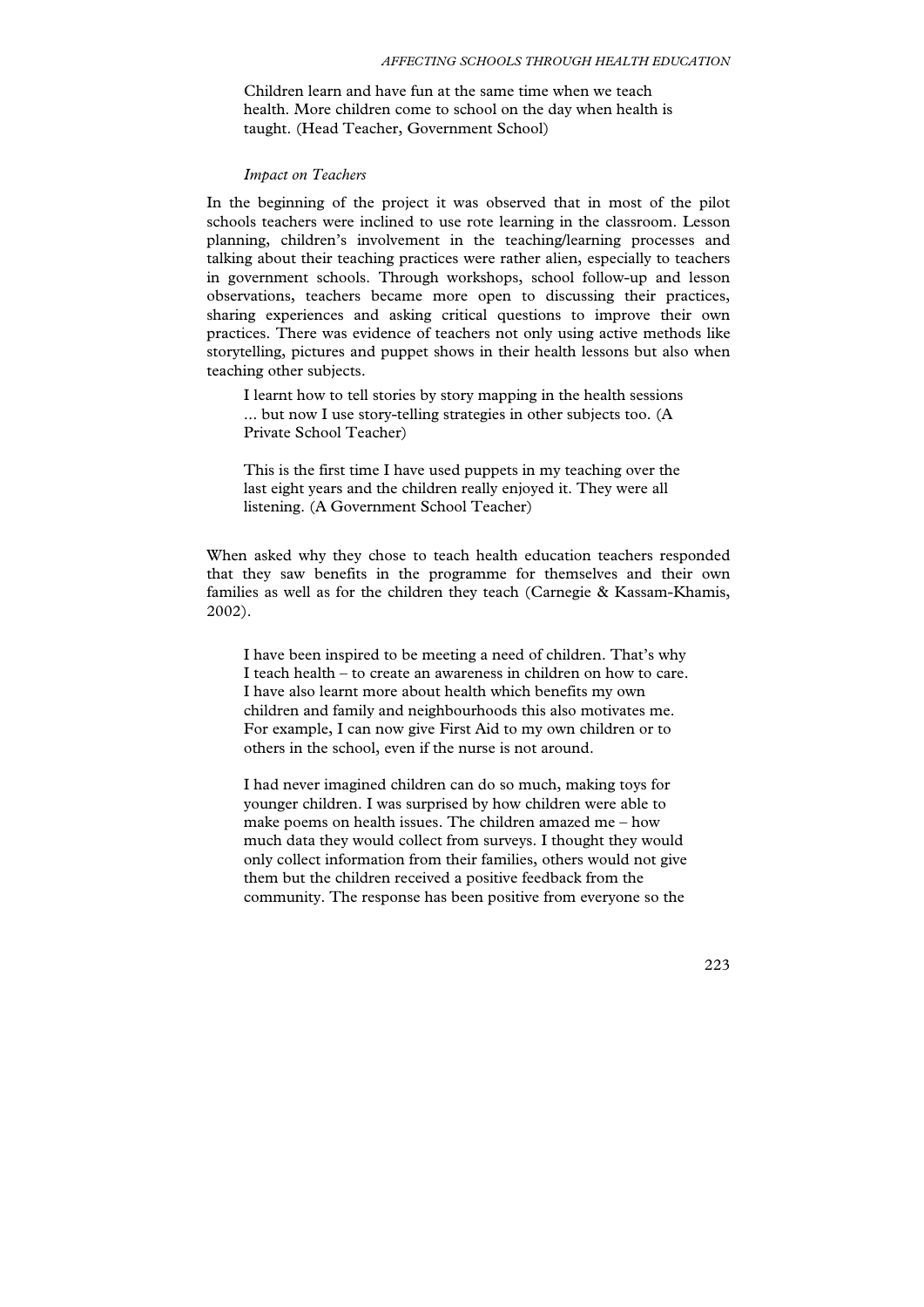process survives. (Former HAS Health Coordinator, now Deputy Head, Private Boys School)

#### *Impact on Children*

The project encouraged and increased children's participation in the classroom and in promoting health, through linking the school with the home. Children developed better communication and inquiry skills by having to finding out more from home or from other classes in the school, about a health topic discussed in their class. They were involved in formulating survey questions, collecting data, and planning health action on the basis of survey results.

The following quote illustrates how children enjoyed being involved in the health lessons.

I like my health teacher because she is very kind and she gets angry rarely, only when we make noise. The most important thing I like about her is that she involves us in discussion during the lesson, while the other teachers usually just teach us the lesson. When our teacher teaches us a health topic she asks us to gather information and we make graphs....I really liked some of the health topics because the teacher used pictures. For example, she drew a picture of a dining table with different foods on it. It was very good and I remember it. (Student, Private Boys School)

The external evaluator of HAS's comments below show the health programme helped to make the classrooms more inclusive of girls and significantly enhanced their participation (Carnegie & Kassam-Khamis, 2002, p. 51).

I have visited many co-educational schools in Pakistan where the girls are virtually invisible, huddled at the back of the class. It was therefore a joy to see the head teacher, who initially appeared very conservative, direct about 70% of his lesson to the girls. When he asked a question, boys would fling up their arms, while the girls raised a discreet finger. Yet he noticed these hesitant fingers and coaxed the girls to respond to the class. These are the small, but highly significant beginnings of helping girls to become active participants in classroom learning, not just statistics for the register. Later, in a role play, a girl took a key role as the doctor, the figure of authority. The photo below indicates how confident and happy she felt in this role. (External Evaluator on visit to the Rural Government School)

Teachers reported changes in the health behaviour of children, including an increased number of children bringing boiled water to school, children bringing healthier food in lunch boxes and a decrease in the number of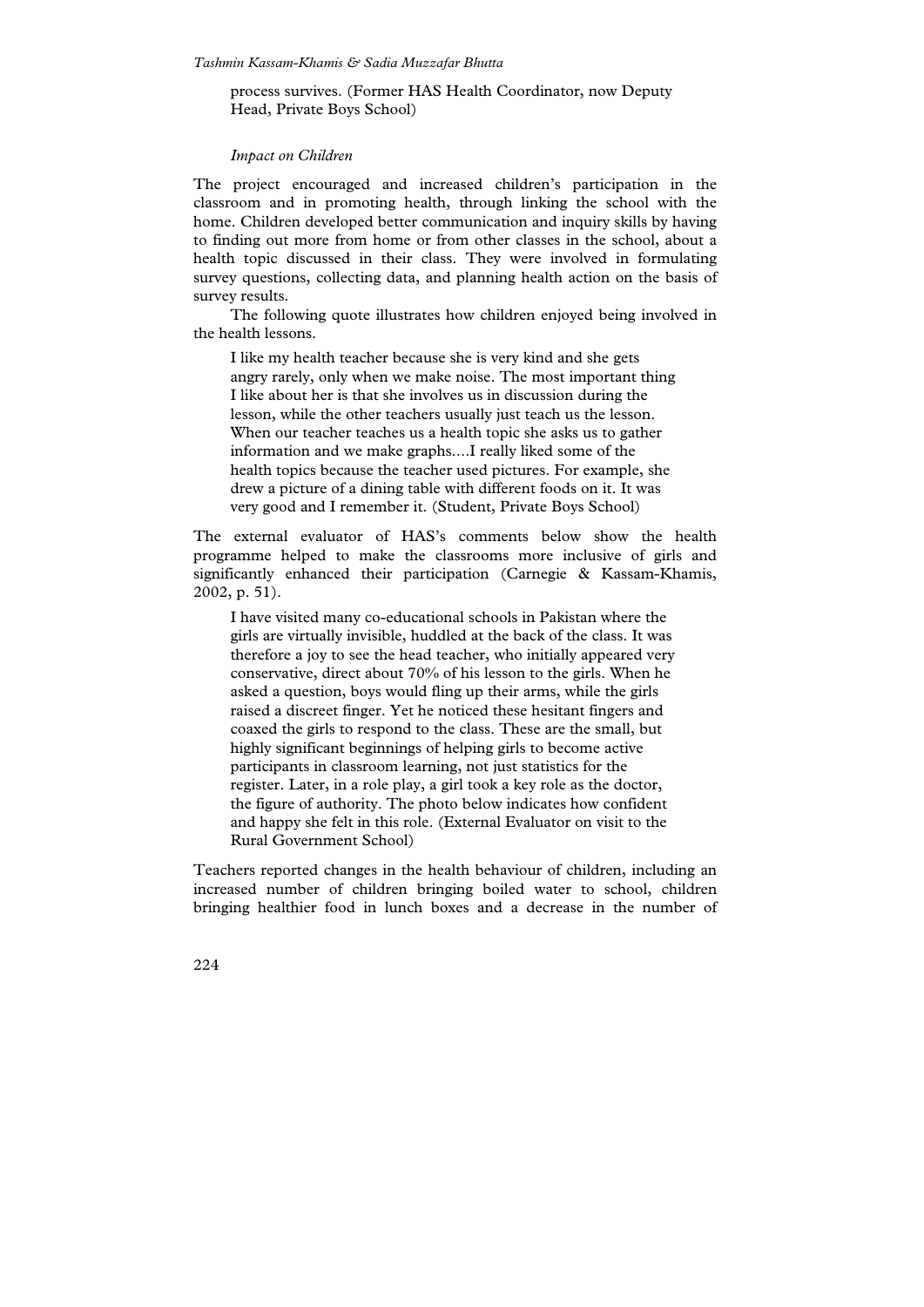accidents in the school. We specifically documented changes in the health knowledge and self-esteem of children. Our findings on these two aspects are discussed below.

#### *Children's Health Knowledge*

Both mid-term and end of term external evaluations of the programme found that there had been an improvement in children's health knowledge skills and behaviour. This was further confirmed by our own pre- and post-tests on health knowledge and self-esteem (Khamis, 1998; Gibbs, 1999; Carnegie & Kassam-Khamis, 2002). Examples of health knowledge questions included how to make Oral Rehydration Solution; how long to boil water for safe drinking; how to prevent coughs and colds; the diseases prevented by immunizations, and so forth. Figure 8 compares the percentages of correct answers to health knowledge questionnaires in the pre- (baseline) and posttests of students tracked from each school (1998 vs. 2001). An increase in health knowledge is seen in all schools (chi-squared tests) but this is statistically significant ( $p \leq 0.05$ ) only in the poorest government rural school.



Figure 8. Comparison of health knowledge.

There appear to be three possible reasons for this marked improvement in the government schools as compared with private schools.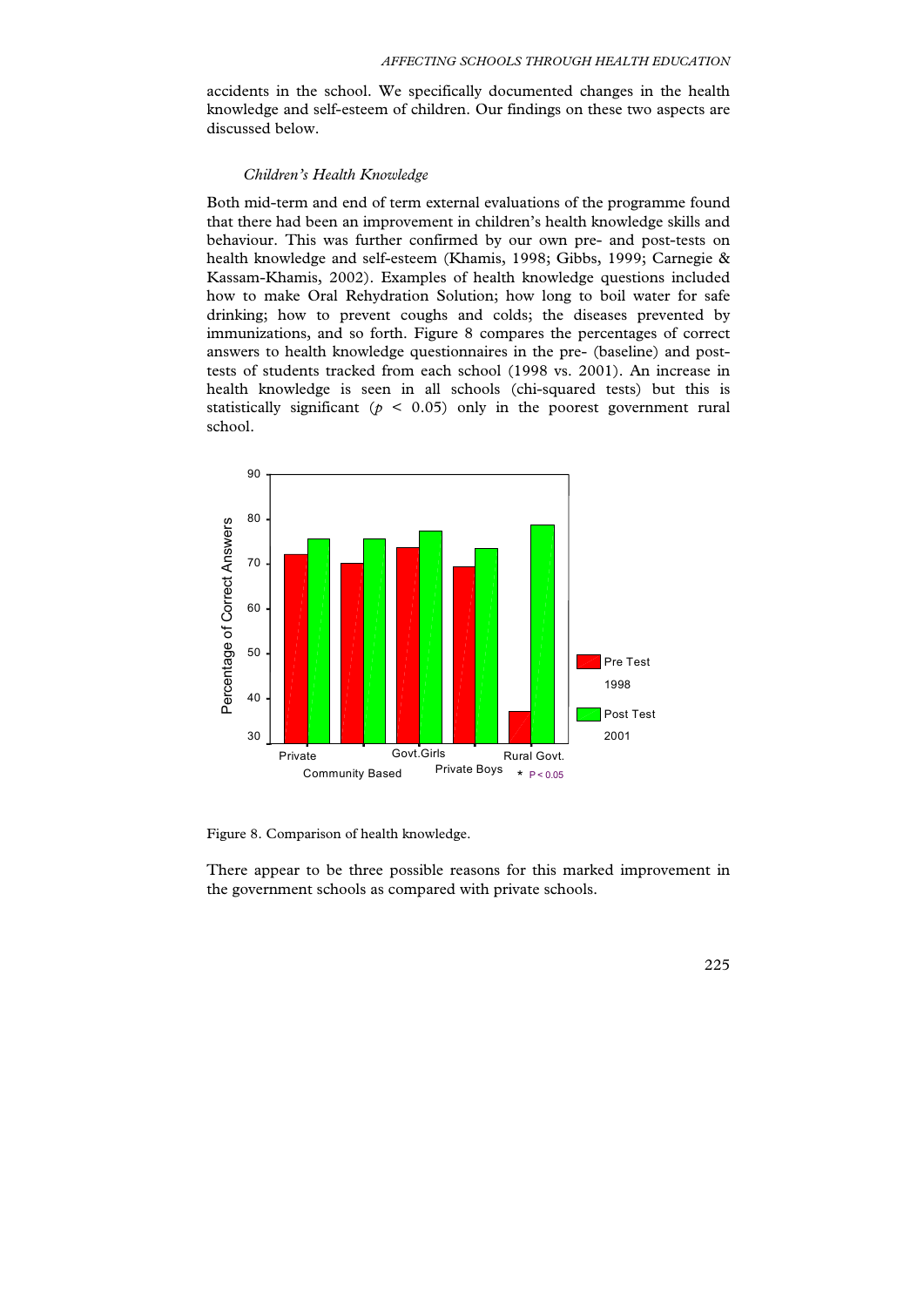- Use of mother tongue to teach health education probably helped children from the Urdu medium schools to understand the health messages better than those children who had been taught health education in English, by teachers often not proficient in English themselves.
- Health was taught as a separate discipline rather than integrated or 'carried' through another subject such as science and social studies. Teachers often did not have the skills to integrate health within other subjects but were better able to focus on health concepts when health was taught as a separate subject.
- The whole school was involved in the health education programme. In most schools health education was targeted to selected classes only and in these schools we see less improvement both in health knowledge and self-esteem. However, where the whole school was involved in health education and promotion children's self-esteem and health knowledge was markedly increased.

# *Children's Self-esteem*

Increasing children's self-esteem was an anticipated outcome of the HAS intervention. A validated self-esteem questionnaire for over 8-year-olds in primary schools used elsewhere (see the Lawseq questionnaire in Lawrence, 1996) was adapted and translated to assess the self-esteem of HAS children as there was no tool to assess self-esteem which has been developed and tested in Pakistan. Before the pilot project began the questionnaire was administered with children aged over 8 years and the same children were tracked after three years for post-evaluation.

Figure 9 shows a statistically significant improvement (t-test,  $p < .05$ ) in children's self-esteem in the rural government school after three years of the health programme and a greater increase than the other three schools, in the community-based school. (In fact in one school we see a slight decrease in self-esteem, though this is not statistically significant.) This may be due to the fact that only in these two pilot schools (government and communitybased), a one teacher to one class relationship exists. This is where a teacher has children for most of the time in a day and would have more chance to enhance their self-esteem because they know and understand the children better than a teacher who just stays with a class of children for an hour in the whole day (Lawrence, 1996). In the beginning of the project the chalk-andtalk method was prevalent in most schools and in some schools teachers even used the stick whilst teaching. Over the project period gradual improvements have been observed in the way teachers teach. No school teacher in any of the HAS pilot schools now uses the stick in the classroom and children have been seen to be more involved in the teaching/learning process through active methods. Use of chalk and talk to teach was much less prevalent in all schools. In the rural school during baseline data collection children were too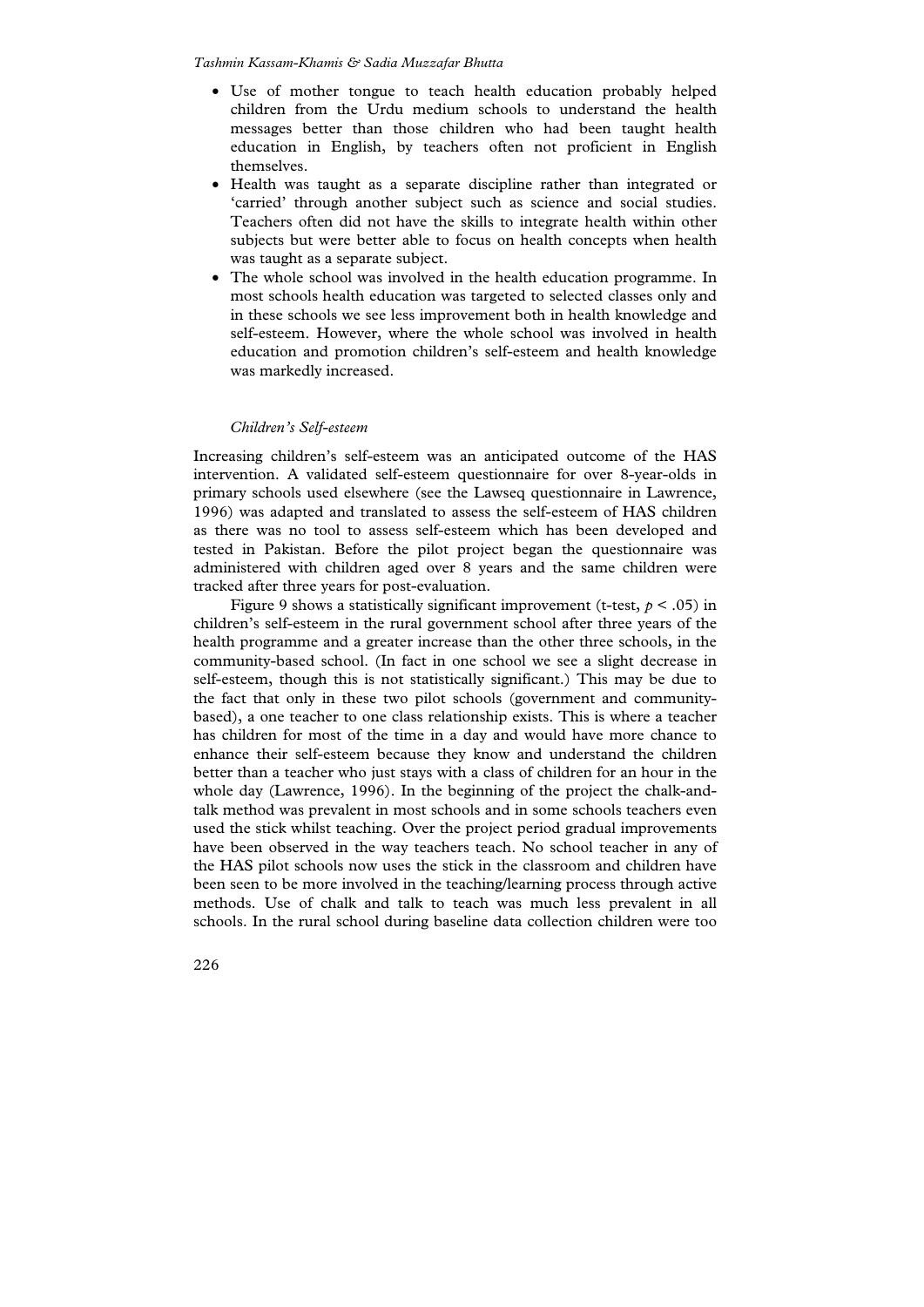# *AFFECTING SCHOOLS THROUGH HEALTH EDUCATION*

shy to even go up to the blackboard to write their names. By the end of the project not only were children happy to teach others through drawing pictures on the blackboard but they were seen to be both asking questions and answering teachers' questions, a sign of their growing confidence. As is supported by the final evaluation, more impact is seen in the smaller, poorer schools and thus perhaps greater gains are to be made where lower starting points exist (Carnegie & Kassam-Khamis, 2002).

In measuring impact and identifying potential constraints to implementation, it is concluded that the greatest gains can be made in small, poorer resourced schools in rural areas or closeknit urban communities. (Final HAS Evaluation, Carnegie & Kassam-Khamis, 2002)



Figure 9. Comparison of self-esteem.

# **Factors that have Led to a Change in Teaching and School Improvement**

In this section we try to identify the factors that have led to school improvement and teachers teaching better.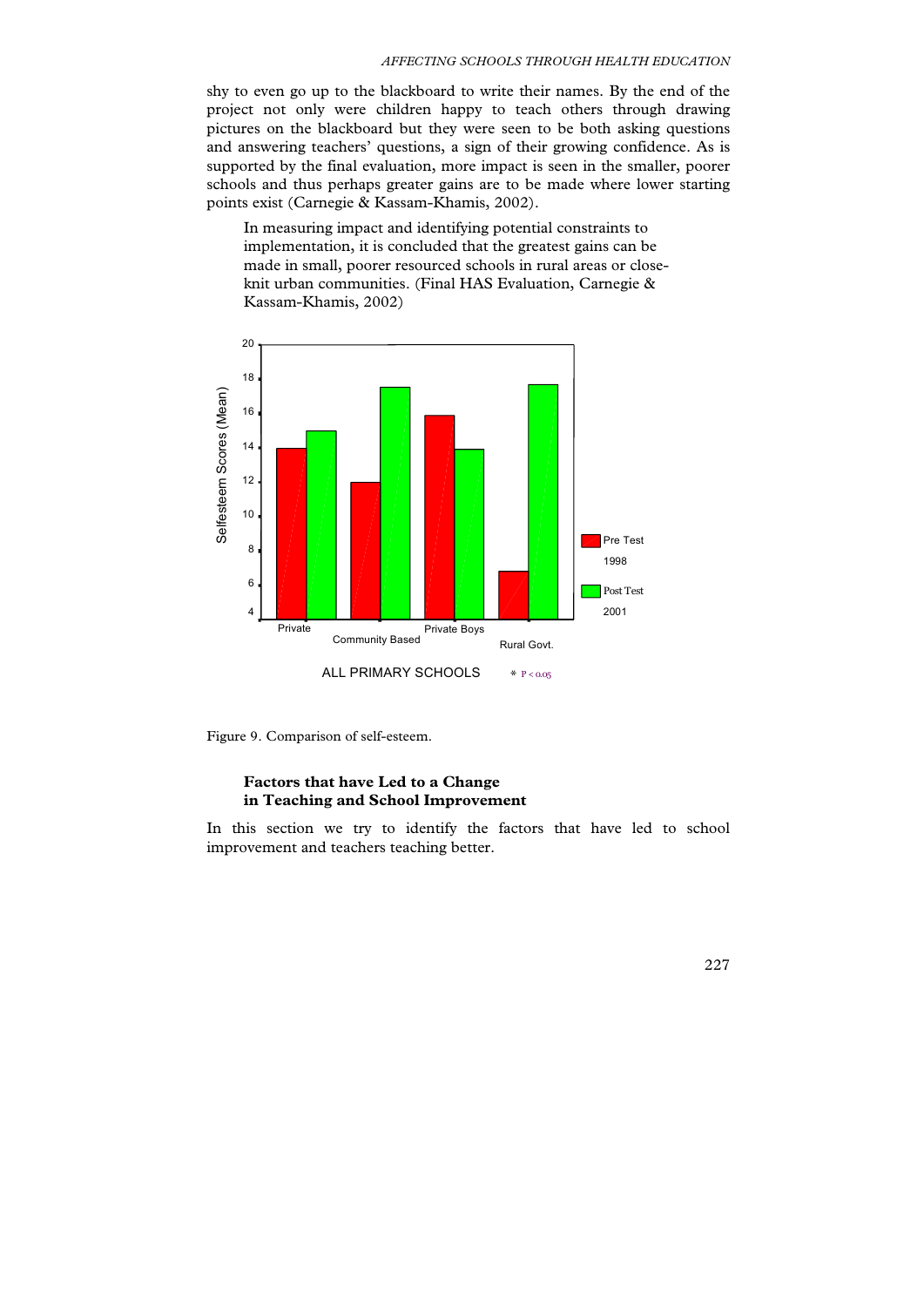*Partnership and Ownership: the dynamics of a school-university partnership* 

The HAS project was clearly owned in each setting by the school even though it was initiated by the university (AKU-IED). Teachers often highlighted the prestige in being involved in a pilot programme that was watched by others. They mentioned to the mid-term reviewer that they enjoyed visitors from the university and abroad asking them questions and 'learning' from their experiences. They also enjoyed being partners in the research project with a well-respected university. They saw personal gains in exposure to the AKU-IED's professional development courses as well as its resources – sometimes to the detriment of the school as through this teachers were more marketable and were able to move on to better jobs. Teachers also saw a direct benefit as a result of the support received from AKU-IED for their teaching, such as in lesson planning, health content materials given and professional development sessions.

I like the way the HAS project has evolved all these 3 years, completely involving the concerned schools. As a result, the whole project was quite 'tailor made' for us. (Head Teacher, Private School)

# *Needs-Based and School-Based Teacher Education*

After initial workshops in each school, to expose head teachers and teachers to the idea of becoming Health Action Schools and the Child-to-Child methodology, the HAS team began conducting workshops according to the specific needs of the teachers in each school. Imagination and flexibility were the main tools in modifying and adapting training inputs to match the realities of each school and classroom and be responsive to the needs of individual teachers.

A school-based model of training was designed for government schools teachers who were reluctant to attend training held at AKU-IED, which required them to travel to IED after school hours. The school-based training sessions were conducted during school hours for not more than two hours at a time once a week for over four to six weeks. The training was based on a health topic to be taught by the teacher during a particular week. The lessons were observed by the IED-HAS team. This school-based training and followup in government schools resulted in regular teaching of health issues and the use of active methods in the classroom.

I think we learn much more from trainings and support that happen in our school. It is practical and contextual and we learn that promoting health is possible in our own resources. When trainings happen in IED we come, we note but we don't do. (Class 5 Teacher at Rural Government School)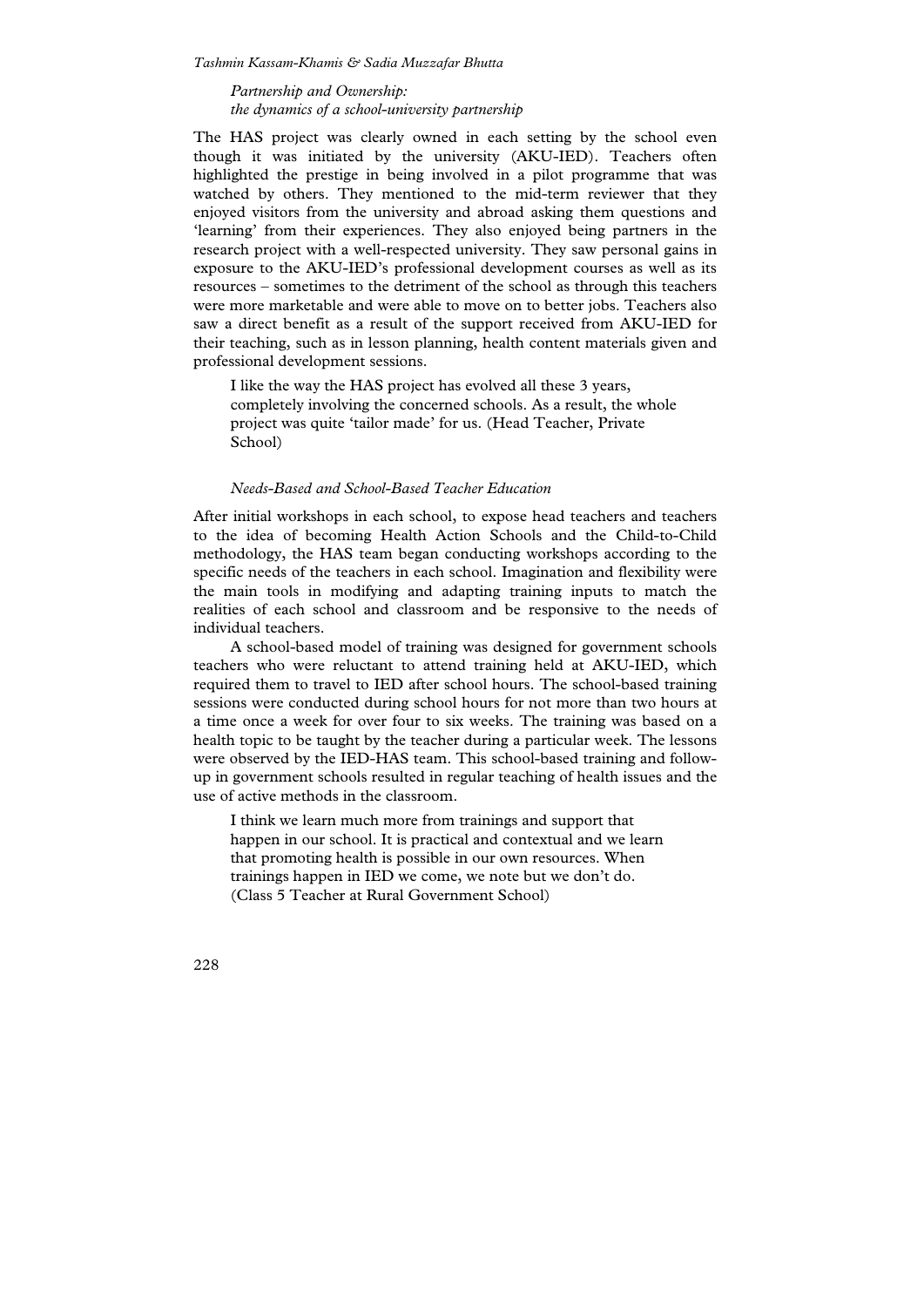#### *AFFECTING SCHOOLS THROUGH HEALTH EDUCATION*

# *Child-to-Child Methodology: linking school and community*

For the first time our school is lice free! Although we have an antilice campaign every year, this time I think it worked because of our approach. It was different. We were not telling children and parents what to do. The children understood the problem and found the solution themselves. I think it was the Child-to-Child six step approach that did it. (Private School Teacher)

The objective of the Child-to-Child approach is to enable children to become health promoters in their communities. For example, through this approach, HAS children have reported that they have helped their parents refrain from unhealthy habits like smoking and eating chalia/pan (beetlenut).

My father used to chew pan a lot but when we discussed in the class about the bad effect of chalia and pan on health ... it helped me to convince my father stop chewing pan and I am proud of that. (Student from a Private School)

The Child-to-Child approach was used to encourage teachers to use methods that promote understanding, help children to think and take decisions about health, and link health learning with action, This approach advocates that health topics are not taught in one lesson but covered over a series of lessons (four to eight periods). Through this sequence of activities children initially recognize the health problem and study it well by relating health issues with their own homes and communities. It was observed that teachers slowly moved away from being prescriptive about healthy behaviours (for example, TELLING children they MUST be clean) to helping them UNDERSTAND WHY healthy behaviours were important.

With the Child-to-Child approach the students are learning based on their past experiences which is more effective. (Community-Based School Teacher)

Once teachers became more confident in the use of active methods they were convinced of what children CAN do rather than cannot do.

Even children who are usually dull and lazy take an interest – probably because they are involved. Initially I thought teaching health in this way would be a lot of work but the children are also working with us so we do not find it a burden, we enjoy [it]. (Government School Teacher)

*Fun Active Method Enhancement Sessions: helping teachers through short but sustained support* 

A particularly popular model of HAS training was called FAME (Fun Active Methods for Education). These two-hour school-based sessions were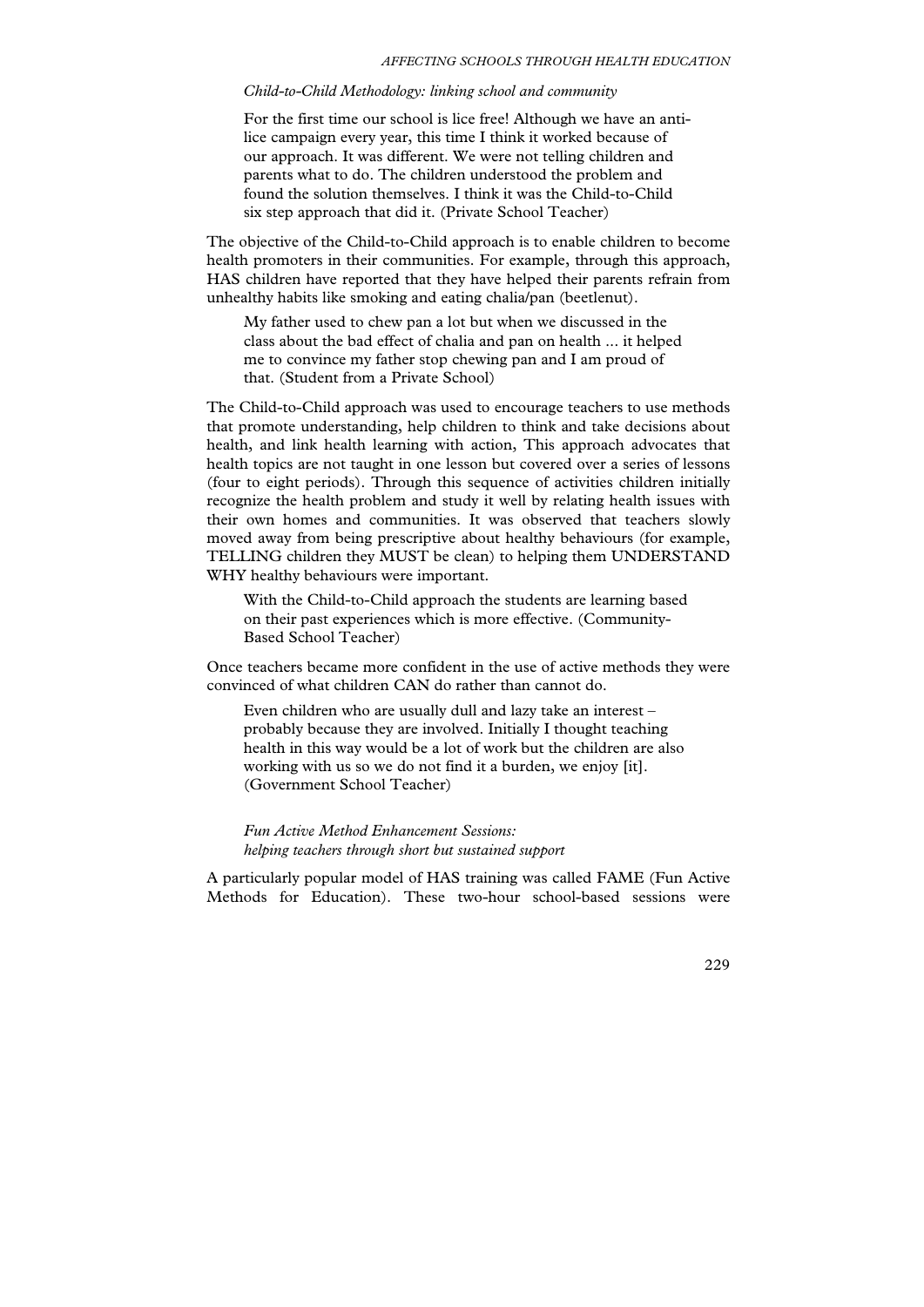requested by teachers, who selected a specific method from a 'menu'. The sessions were open to all teachers, not just health teachers.

I feel the FAME sessions really made me use and generate new methods in my teaching. I had heard of and learnt about these methods before – stories, puppets, pictures, SMART objectives, but FAME made me practice them, how to do them. And I did them in health and then automatically I started to use the methods in other subjects. For example, I started using stories in teaching farming in social studies because I noticed children listened more. They were more involved and attentive and participated more. (Teacher, Private Boys' School)

These sessions on different teaching methods like storytelling, puppets, dramas, effective use of blackboard, discussion and questioning, group work, pictures, surveys and games were designed to help teachers use active methods not only for teaching health but all subjects (Khamis & Shivji, 1999). Teachers were observed using the material and methods in their own teaching and voiced the benefits for their children.

Simply using pictures can enhance thinking, observation, speaking, writing analysis and discussion skills of children. (Community School Teachers)

I never knew that puppets can be made so quickly and used effectively in the classroom. Shy children participate in it ... they don't have to show themselves. (Private School Teacher)

The importance of these FAME sessions in improving teaching/learning was commented on by both external evaluators. This is of enormous significance and indicates that for some teachers the HAS programme is providing an effective school-based form of 'Teacher Training' (Gibbs, 1999).

# *The Role of Head Teachers*

The role of head teachers as the key people is crucial in initiating and sustaining any change. The heads were central at all stages from the 'entry negotiation' till the end of the Health Action Schools (HAS) project. Heads were involved in the pre-launch workshops because without them taking the ownership of the project sustainability would have been fragile. Where head transfers were frequent (rural government school and community-based school), little health education took place and, when it did, teaching was poor with little participation by the children. As new head teachers had not bought into the programme from its initiation there was little understanding or ownership of it or recognition of its importance. Teachers were therefore neither encouraged nor supported to be innovative with the curriculum to include health topics. However, in schools where head teachers had chosen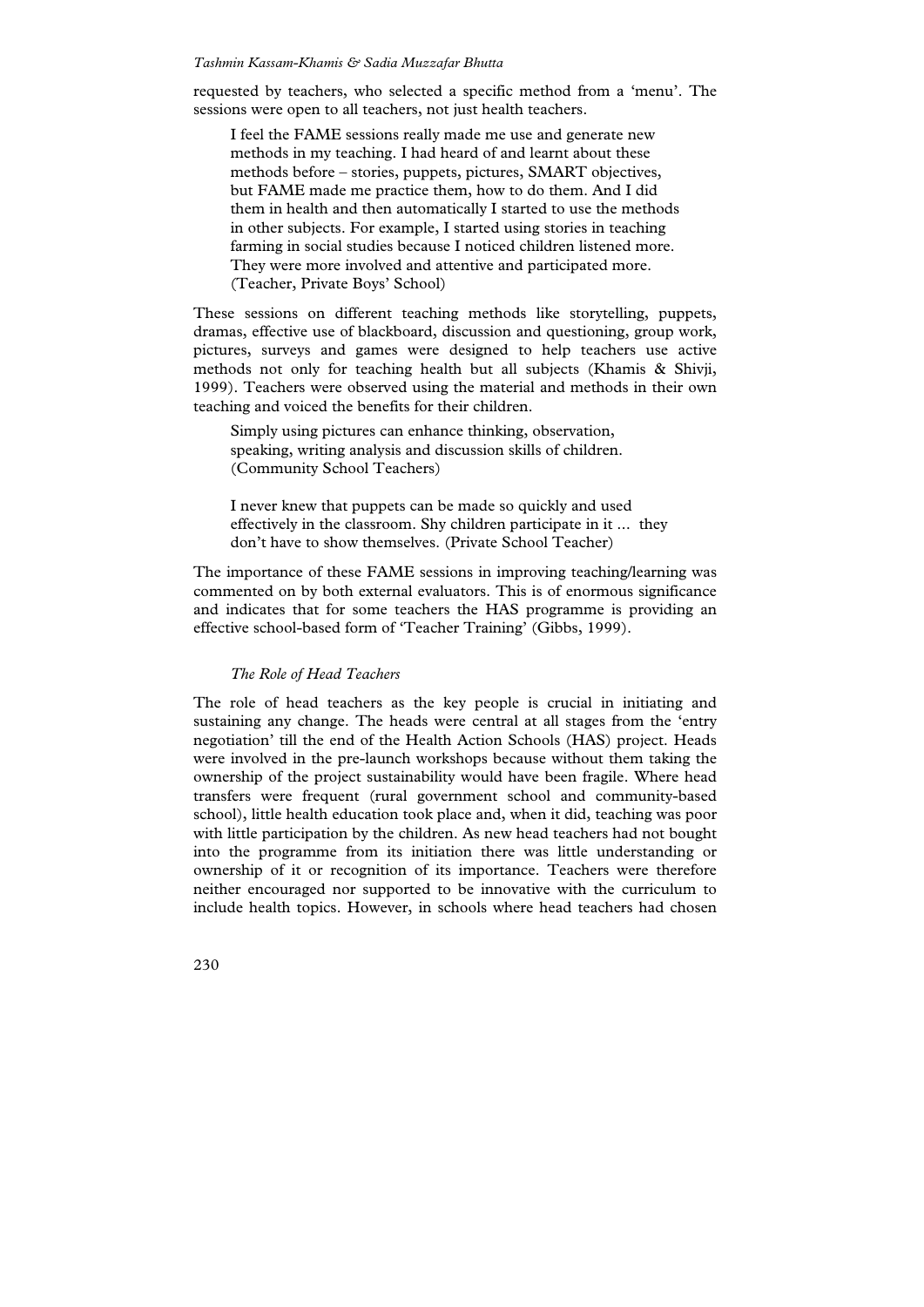# *AFFECTING SCHOOLS THROUGH HEALTH EDUCATION*

to be part of the project, and were familiar with and supportive of the HAS initiative, not only did health teaching happen but teachers were also seen to involve children more in the lessons. In the two double shift schools, the private boys' school and government girls' school, we saw head teachers taking the initiative to expand their health programmes to the girls' and boys' shift schools respectively. In the private school, where the head had been with the programme, from its start, the programme was extended to include the middle and pre-primary section classes.

#### *School Follow-up*

The HAS team observed that without school support the professional development courses did not bring change in the classroom. Much time was spent in school follow-up by the IED-HAS team sitting with teachers, encouraging them to read material, setting objectives and planning and observing lessons. One important outcome of school follow-up was that teachers began to plan health teaching in groups, sharing and learning from each other. This became a powerful professional development activity.

The IED-HAS team developed their own monitoring and tracking strategy, which focused on tracking individual teachers and observing all of the lessons on one topic. Verbal feedback as well as documentation followed observations to track progress. This tracking strategy not only enabled teachers to improve their teaching methodologies but provided guidelines to the HAS team for planning the next training course or FAME sessions based on their needs. This link between training content and impact in teachers' classroom practice resulted in teaching development.

We need an initial 2-3 day orientation but then training should happen through lesson observations and school support and monitoring. This supports us in our teaching at the time we are teaching it. (Teacher, Private Boys' School)

#### **Conclusions**

Health education is a key determinant for quality education. Through this research programme we have seen that the health promoting school and Child-to-Child approach create an enabling environment to help teachers teach better and encourage greater participation by children, which in turn enhances their health knowledge and self-esteem. However, the involvement of the whole school in the programme is important rather than just particular target classes.

Two factors enable uptake and success of the programme. Firstly, the support of the head as the main gatekeeper to the school is crucial. Where the head does not support the intervention even committed teachers are unable to bring about any change. Secondly, the language of instruction for effective health education needs to be the mother tongue.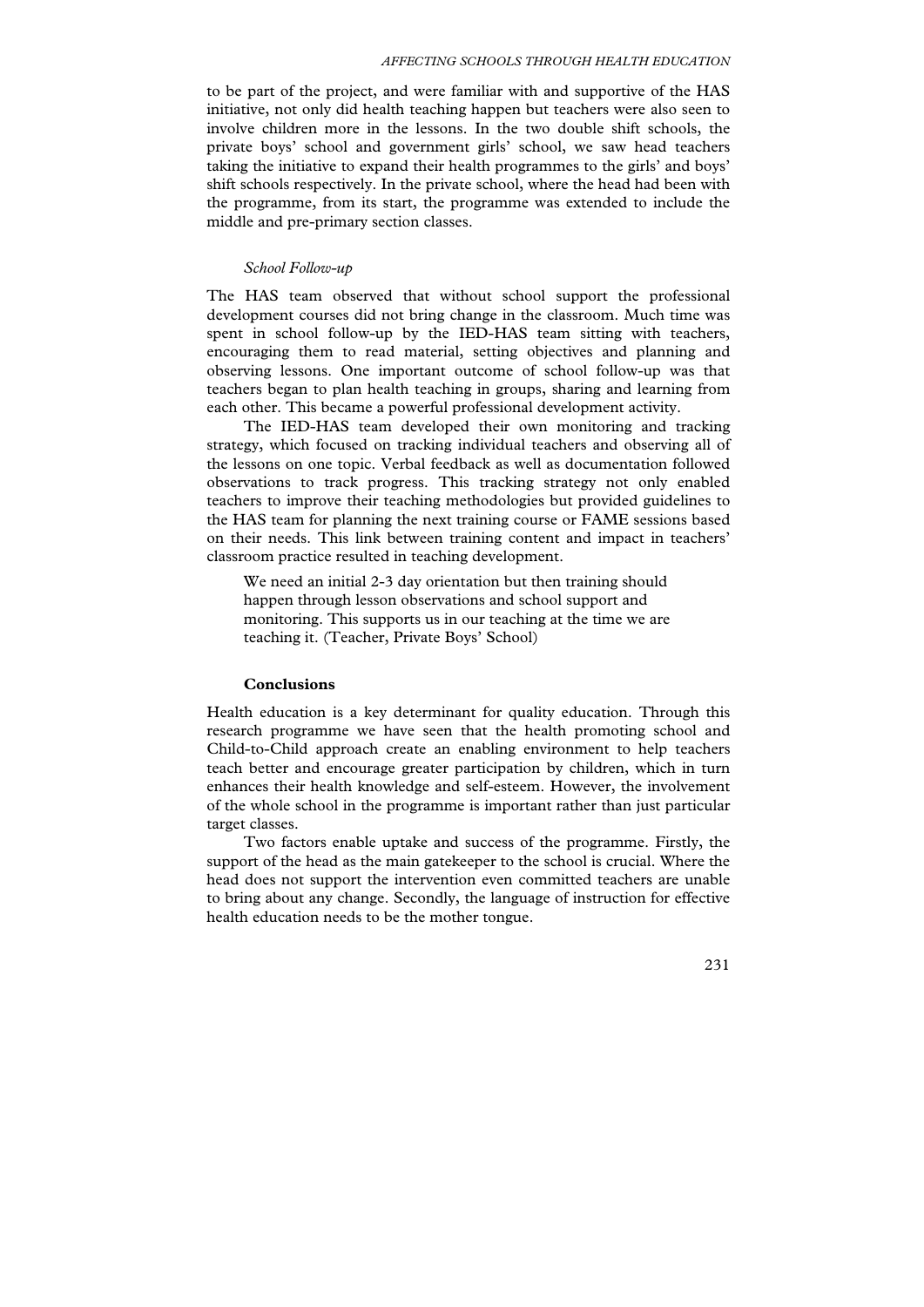Each school develops a different health programme based on its own contextual needs, resources and realities. Hence the model cannot be replicated but expansion can occur through adapting lessons and applying these to build on particular strengths of existing programmes. This has already occurred through self-identified expansion programmes that have approached HAS to help bring health education in schools. Examples of this can be found in the Northern Areas of Pakistan (Water and Sanitation Extension Programme); Afghan refugee transit centres in Karachi (FOCUS and Aga Khan Education Services); Afghan camps in Peshawar (Save the Children); and community supported schools in rural Sindh. In addition health education modules and courses are now offered on IED's teacher education programmes to expose course participants to the area of school health promotion.

Finally, in contexts such as Pakistan where it is necessary to scale up in order to meet the national needs for school health promotion, human resource intensive approaches, such as that described in this chapter, are not realistic. Other strategies of supporting teachers in the school such as appropriate curriculum materials and teaching aids must be provided to support teachers. The HAS team at IED is in the process of publishing contextually relevant and sensitive materials which are based on research findings of the project and start with where teachers are at. The larger external context of schools must also be engaged to support health education in schools. The IED-HAS programme has attempted to do this through policy dialogues and sharing knowledge and resources with local and national partners.

# **References**

- Arya, A. & Devi. R. (1991) Influence of Maternal Literacy on the Nutritional Status of Preschool Children, *Indian Journal of Paediatrics*, 58, pp. 256-268.
- Bailey, D., Hawes, H. & Bonati, G. (1992) *Child to Child: a resource book*. London: Child to Child Trust.
- Das Gupta, M. (1990) Death Clustering, Mother's Education and the Determinants of Child Mortality in Rural Punjab, *Population Studies*, 44(3), pp. 489-505.
- Carnegie, R. & Kassam-Khamis, T. (2002) *Quest for Quality. Final Evaluation of HAS.* Unpublished report. Karachi: AKU-IED.
- Farah, I. with Mehmood, T., Jaffar, R. et al (1996) *Roads to Success: self-sustaining primary school change in rural Pakistan*. Karachi: AKU-IED.
- Gibbs, W. (1999) Mid Term Review Report of Health Action Schools. Unpublished Report. AKU-IED: Karachi.
- Hawes, H. & Khamis, T. (1997) *Proposal to Develop Health Action Schools in Pakistan for AKU-IED and SC (UK)*. Unpublished. Karachi: AKU-IED.
- Hopkins, D. (1987) *Improving the Quality of Schooling*. Lewes: Falmer Press.